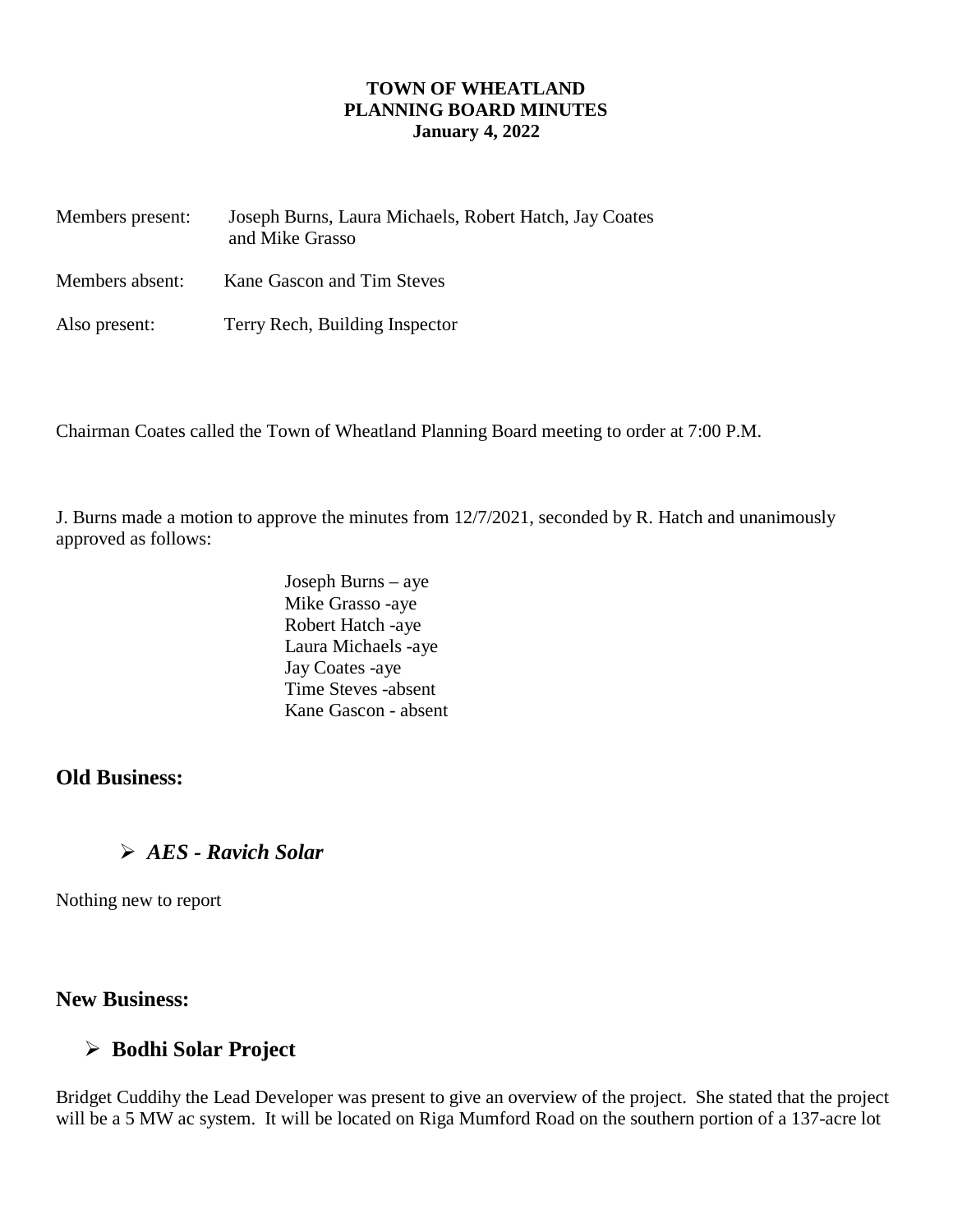with a 46-acre area of disturbance. The access road will be off Riga Mumford Road. This will be a lease agreement between Cypress Creek and the property owner.

Ms. Cuddihy stated that the project will be going along the tree line, they will not be removing any trees. There will be 7 poles along the northern side of the access road. They will be planting 4 different tree species as screening along North Road, the access road, along the front of the system and the corner of North Rd and Riga Mumford Rd.

J. Coates stated that he has concerns about the view sheds, that is what the community seemed most concerned about with the previous Solar project. He mentioned that the Board will probably want to have enhanced screening along North Rd.

J. Coates also mentioned the poles and questioned the ability to be underground. Mark Sweeny, attorney for Cypress Creek stated that they are looking into that as a possibility, and they will get back to the Board. Mr. Sweeny stated that there will be some poles that are customer poles and others are National Grid poles. The project has control over the customer poles but does not have control over the National Grid poles.

Ms. Cuddihy stated that this will be a community solar project. Community members who have National Grid can buy into the "farm", which would get them credits on their National Grid bill.

There were a few members of the community in attendance, their main concern was the view shed. They also had concerns over the sound level and increased traffic during construction. They also questioned the length of time for the construction. Ms. Cuddihy responded that construction would last around 16-20 weeks. There would be the noise of construction trucks for deliveries between the hours of 7 a.m. to 7 p.m. After construction there will be only routine maintenance for both the system and landscaping.

Ms. Cuddihy stated that the posts may be pile driven, which will create a noise issue during construction. Mr. Sweeny stated that there are things that can be done to help alleviate the disturbances. They will have more information for the March meeting, possibly earlier.

M. Grasso made a motion that the Town of Wheatland Planning Board request of all involved agencies that we would be Lead agency of the Bodhi I Solar, LLC 5 MW ac solar project on Riga Mumford Rd. This was seconded by R. Hatch and passed as follows:

> Joseph Burns – aye Mike Grasso -aye Robert Hatch -aye Laura Michaels -aye Jay Coates -aye

The following is a summary list of information that the Board is requesting for this project:

- 1. Information on Community Solar
- 2. The 3-line electrical drawings
- 3. SHPO concurrence
- 4. Landscaping
- 5. Additional landscape screening
- 6. Information on ability to ground mount equipment instead of using poles
- 7. Information from NYS AG&MKTs. from the mitigation plan for NYSERDA